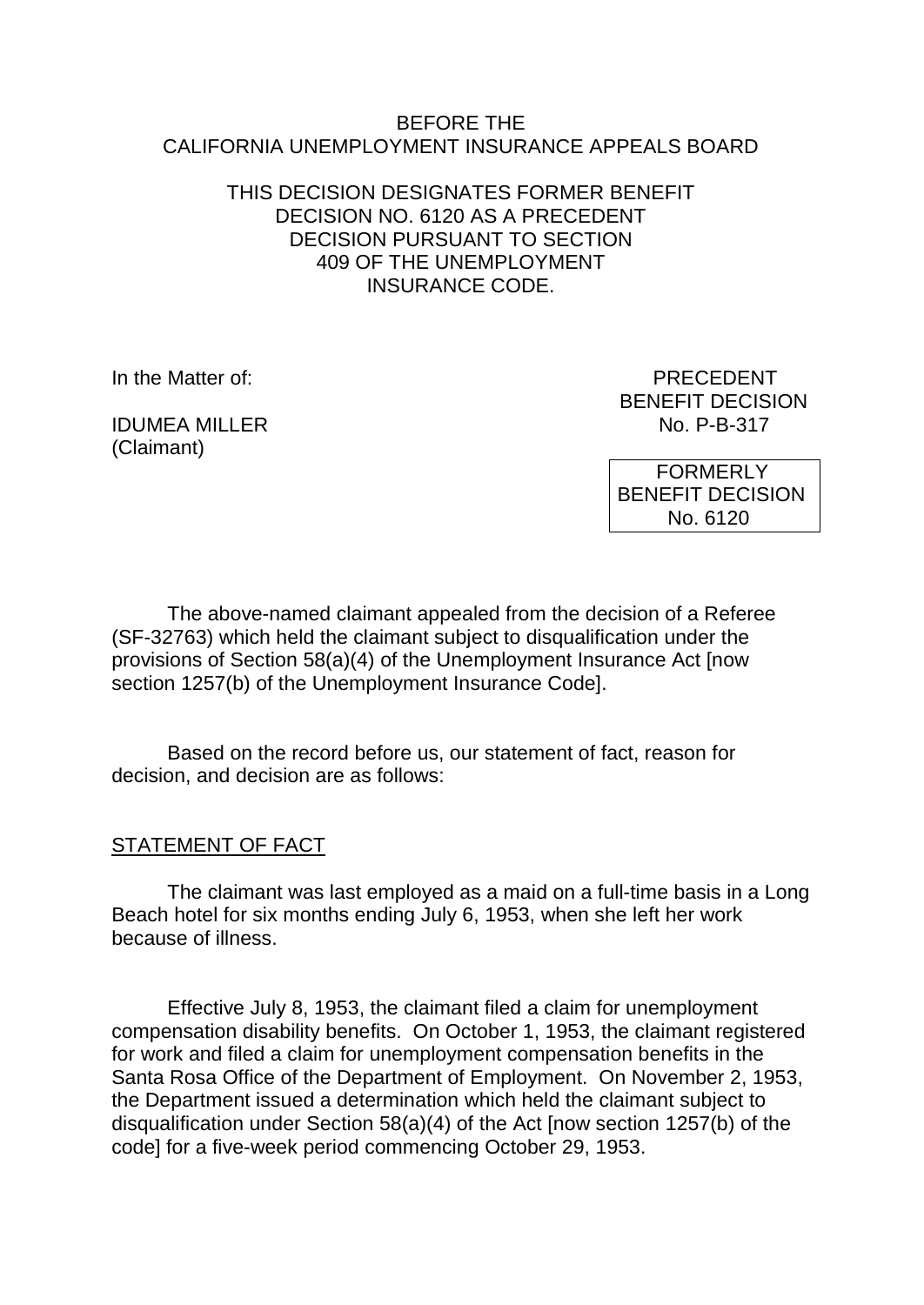This determination was predicated on a finding that the claimant had refused an offer of work because it was part-time employment. The claimant appealed to a Referee who affirmed the determination of the Department, and based his decision on a finding that the claimant had refused an offer of work because she did not desire permanent employment.

On October 26, 1953, the claimant accepted a referral from the employment service in Santa Rosa to work in a bakery as a salesclerk at prevailing wages, the hours contemplated by the employment being four and a half hours a day, six days a week. The claimant called on the employer and was offered the position provided she would promise to remain on the job permanently. Upon ascertaining that the work would always be on a part-time basis, the claimant refused to give the employer the requested promise, and she was not hired. She testified that she took this action because she needed full-time work and intended to leave as soon as full-time work became available elsewhere.

# REASON FOR DECISION

On October 26, 1953, Section 58(a) of the Unemployment Insurance Act [now section 1257(b) of the code] provided in part as follows:

"An individual shall be disqualified for benefits if:"

\* \* \*

"(4) He, without good cause, has refused to accept suitable employment when offered to him, or failed to apply for suitable employment when notified by a public employment office."

Section 13(a) of the Act [now sections 1258-1259 of the code] provided in pertinent part:

" 'Suitable employment' means work in the individual's usual occupation or for which he is reasonably fitted, regardless of whether or not it is subject to this act."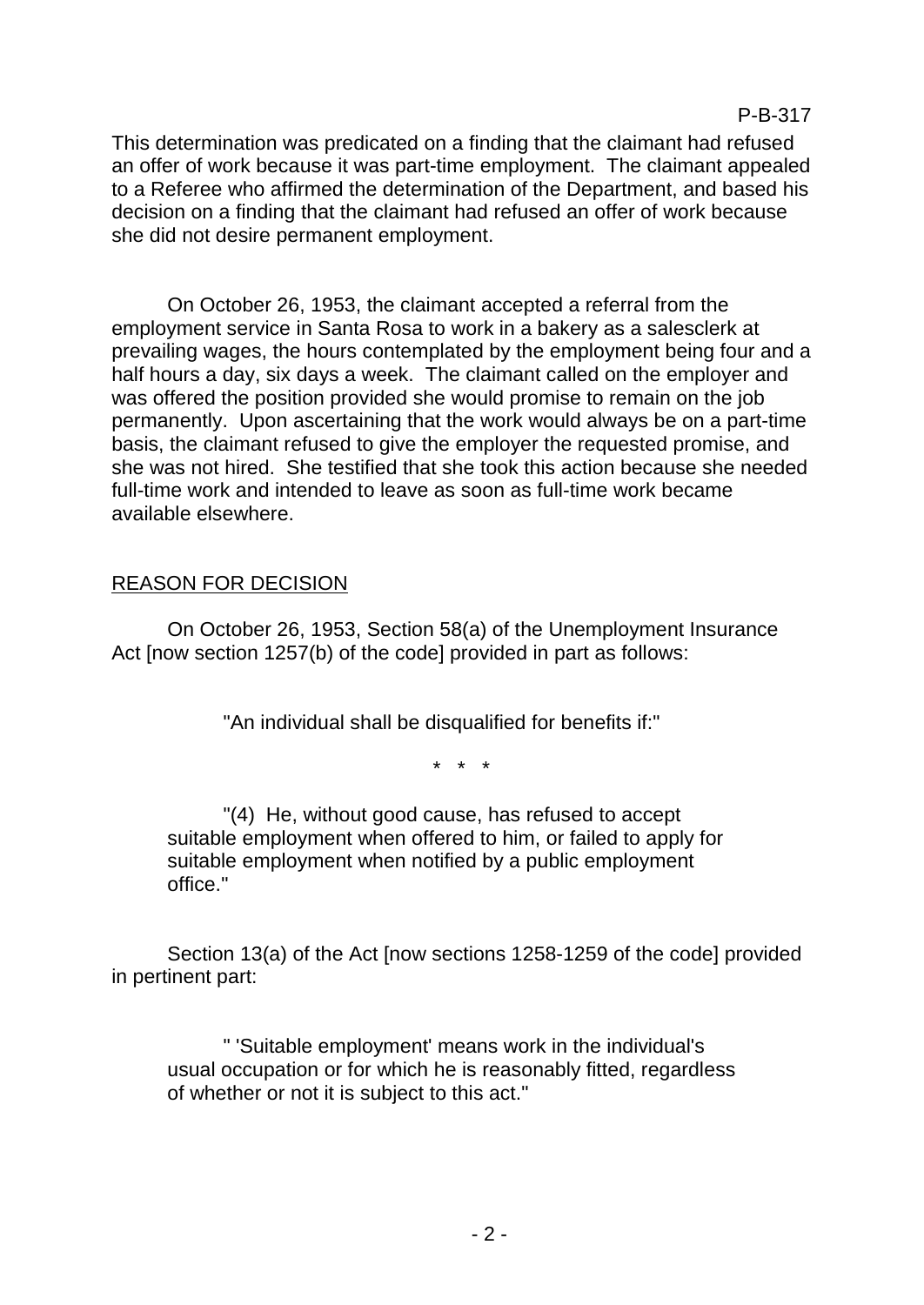Before a disqualification under Section 58(a)(4) of the Act [now section 1257(b) of the code] may be imposed for a refusal to accept an offer of employment, it must appear that the employment in question was suitable for the claimant, that the claimant refused to accept it, and that such refusal was without good cause (Benefit Decision No. 6075). In the instant case the work in question was work for which the claimant was reasonably fitted, and paid prevailing wages. Since part-time employment in itself is not necessarily unsuitable for an individual (Benefit Decision No. 5714), the work for which the claimant applied on October 26, 1953, was suitable. The record indicates that the claimant by declining to give the employer the requested promise, refused an offer of work. Therefore, the precise issue before us is whether such refusal was without good cause.

The evidence of record does not support the Department's finding that the claimant did not wish to accept part-time employment on October 26, 1953, nor the Referee's finding that the claimant did not wish to accept permanent employment. Rather, the record is clear that the claimant refused the offer of work solely because of the condition attached to the offer, namely, that she remain in part-time employment indefinitely irrespective of the fact that full-time work might become available elsewhere. In our opinion, this condition provided the claimant with good cause for her refusal to accept the offer of work, and we hold that the claimant is not subject to disqualification under Section 58(a)(4) of the Act [now section 1257(b) of the code].

#### DECISION

The decision of the Referee is reversed. Benefits are payable, provided the claimant is otherwise eligible.

Sacramento, California, March 19, 1954.

CALIFORNIA UNEMPLOYMENT INSURANCE APPEALS BOARD

MICHAEL B. KUNZ, Chairman

GLENN V. WALLS

EDWARD CAIN